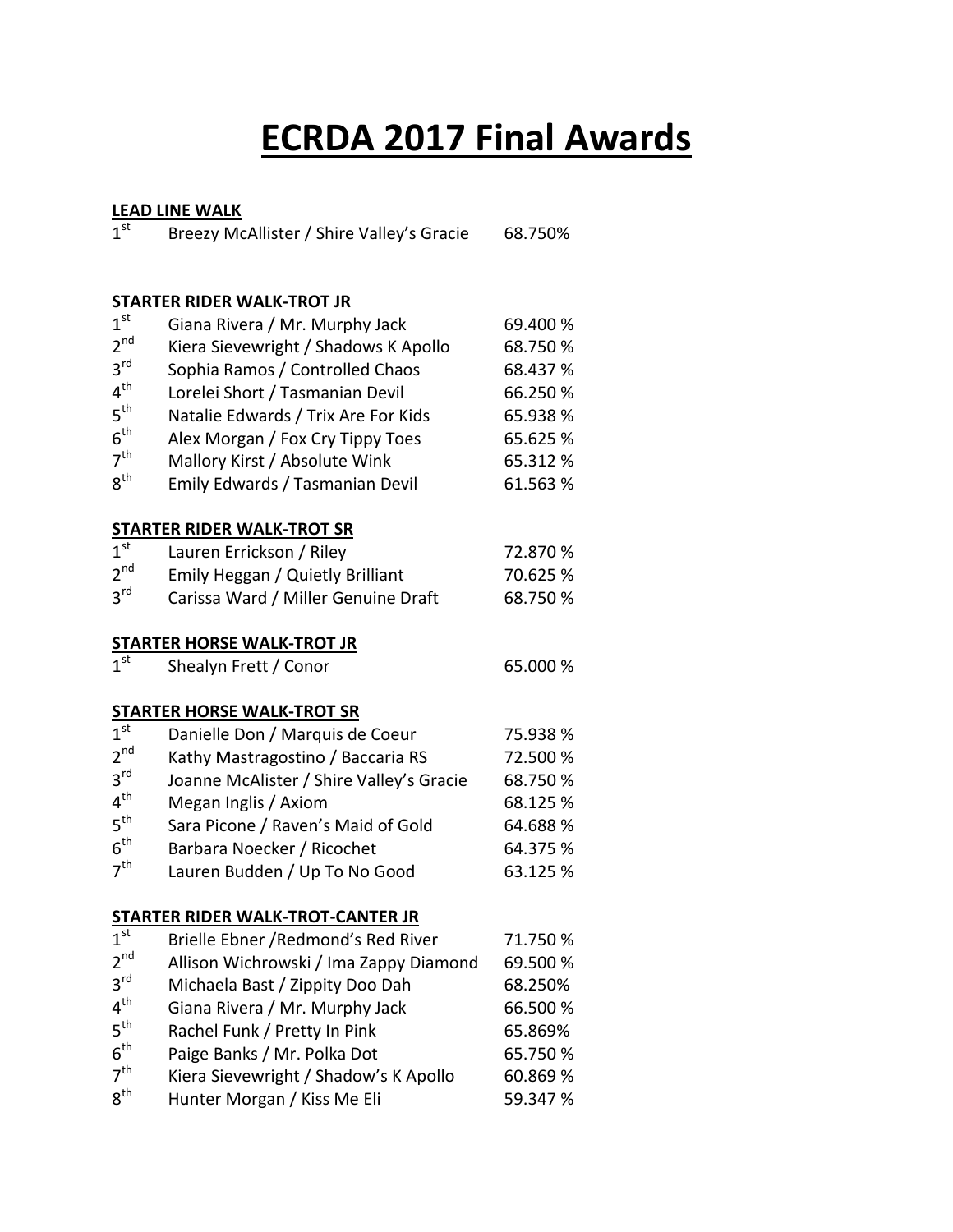| JIMIII                              | <b>WIDER WALK-TROT-CANTER 3R</b>                                 |          |  |
|-------------------------------------|------------------------------------------------------------------|----------|--|
| $1^{5\bar{7}}$                      | Beth Niebling / Pocket Change                                    | 68.913 % |  |
| $2^{\text{nd}}$                     | Lisa Beyer / Serendipity                                         | 68.478\$ |  |
| 3 <sup>rd</sup>                     | Mary Spence / Statesman                                          | 68.000 % |  |
|                                     |                                                                  |          |  |
| 1 <sup>st</sup>                     | STARTER HORSE WALK-TROT-CANTER JR                                |          |  |
|                                     | Sara Wichrowski / SB Two Timer                                   | 69.348 % |  |
| $2^{\text{nd}}$                     | Katie Kalfayan / Cattail Creek                                   | 65.750 % |  |
|                                     | <b>STARTER HORSE WALK-TROT-CANTER SR</b>                         |          |  |
| $1^{ST}$                            | Allison Shiffer / CW What Lil Barbwire                           | 71.522 % |  |
| 2 <sup>nd</sup>                     | Jenna Whelan / Kitatinny                                         | 64.347 % |  |
|                                     | <b>TRAINING LEVEL JR</b>                                         |          |  |
| 1 <sup>st</sup>                     |                                                                  |          |  |
| 2 <sup>nd</sup>                     | Barbara Brogan / Whispering Ash                                  | 66.591 % |  |
|                                     | Cheyenne Lord / Double-Oh-Dyl                                    | 63.863 % |  |
| 3 <sup>rd</sup>                     | Sela Lerner / Decorative Illusion                                | 62.692 % |  |
|                                     | <b>TRAINING LEVEL SR</b>                                         |          |  |
| 1 <sup>st</sup>                     | Nicole McKinley / Show Me The Money                              | 72.608 % |  |
| 2 <sup>nd</sup>                     | Suzanne Muller / Absolutely Certain                              | 70.192 % |  |
| 3 <sup>rd</sup>                     | Marcee Puccio / Given To Fly                                     | 69.038%  |  |
| 4 <sup>th</sup>                     | Jessica Barreto / Toy Story                                      | 68.653 % |  |
| $5^{\text{th}}$                     | Melissa Maginnis / All That's Wild                               | 67.692 % |  |
| 6 <sup>th</sup>                     | Brooke DeJohn / My Fair Lady                                     | 67.115 % |  |
| 7 <sup>th</sup>                     | Melissa Tomasello / Lance                                        | 65.682 % |  |
|                                     | <b>TRAINING LEVEL SR HAVING SHOWN ABOVE 2<sup>ND</sup> LEVEL</b> |          |  |
| 1 <sup>st</sup>                     |                                                                  |          |  |
| 2 <sub>nd</sub>                     | Iris Biely / Cosmo Storm                                         | 73.636%  |  |
| 3 <sup>rd</sup>                     | Samantha Hodgson / Heroe REA                                     | 70.000 % |  |
|                                     | Allison Shiffer / Dundee's Frequent Flyer                        | 69.090 % |  |
| TRAINING LEVEL MUSICAL FREESTYLE SR |                                                                  |          |  |
| 1 <sup>st</sup>                     | Paula Zimmerli / Just The One                                    | 71.167%  |  |
|                                     | <b>FIRST LEVEL JR</b>                                            |          |  |
| $1^{\text{st}}$                     | Barbara Brogan / Whispering Ash                                  | 69.444 % |  |
| 2 <sup>nd</sup>                     | Barbara Brogan / Lyell                                           | 67.353 % |  |
|                                     |                                                                  |          |  |
|                                     |                                                                  |          |  |

#### **FIRST LEVEL SR** 1<sup>st</sup> Carey Williams / Rewarding Moment 69.475 %  $\frac{1^{st}}{2^{nd}}$ Tara Mokszycki / Ordained 67.500 %

|                 | $10.01$ $11.01$ $0.02$ $1$ $0.01$ $1$ $0.001$ $1.000$ | -------  |
|-----------------|-------------------------------------------------------|----------|
| $3^{\text{rd}}$ | Susan Helm / Snickers                                 | 65.313 % |
|                 |                                                       |          |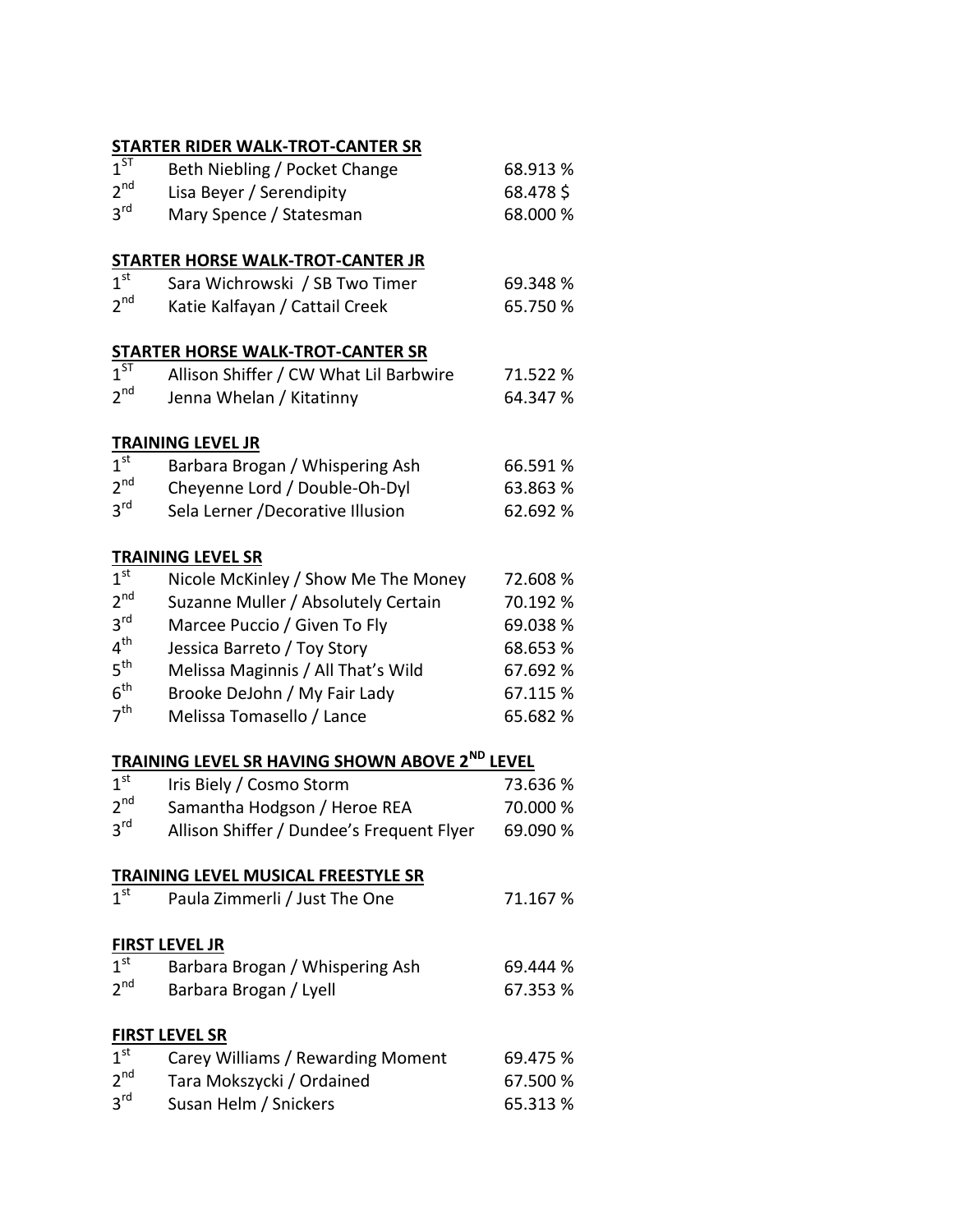## **FIRST LEVEL SR, HAVING SHOWN ABOVE 2ND LEVEL**

| $1^{\text{st}}$                            | George Rickabaugh / Capitan de Paraiso                                        | 74.411%  |
|--------------------------------------------|-------------------------------------------------------------------------------|----------|
| 2 <sup>nd</sup>                            | Iris Biely / To The Moon and Back                                             | 69.629%  |
| 3 <sup>rd</sup>                            | Samantha Hodgson / FMF Champagne                                              | 69.218%  |
| $4^{\text{th}}$                            | Samantha Hodgson / Ferrari Flame                                              | 68.520%  |
| 5 <sup>th</sup>                            | Nicole Rettino-Lambert / Destiny                                              | 63.888 % |
|                                            |                                                                               |          |
|                                            | <b>FIRST LEVEL MUSICAL FREESTYLE SR.</b>                                      |          |
| $1^{ST}$                                   | Susan Helm / Snickers                                                         | 69.333 % |
| 2 <sup>nd</sup>                            | Nicole Rettino-Lambert / Destiny                                              | 66.666 % |
|                                            |                                                                               |          |
|                                            | <b>SECOND LEVEL SR.</b>                                                       |          |
| $1^{ST}$                                   | Serena Ceylan / Mystical Magic                                                | 65.609 % |
|                                            | SECOND LEVEL SR, HAVING SHOWN ABOVE 2 <sup>ND</sup> LEVEL                     |          |
| 1 <sup>st</sup>                            | Jessica Sagui / Toolman                                                       | 63.686 % |
|                                            |                                                                               |          |
|                                            | <b>SECOND LEVEL MUSICAL FREESTYLE</b>                                         |          |
| $1^{ST}$                                   | Serena Ceylan / Mystical Magic                                                | 69.149 % |
|                                            |                                                                               |          |
|                                            | <b>THIRD LEVEL SR</b>                                                         |          |
| $\overline{1}$ <sup>st</sup>               | Barbara Ebner / Redmond's Red River                                           | 68.333   |
|                                            |                                                                               |          |
|                                            |                                                                               |          |
|                                            | <b>FOURTH LEVEL SR</b>                                                        |          |
| 1 <sup>st</sup>                            | Nancy Vine / Sable BeeDazzled                                                 | 63.373 % |
|                                            |                                                                               |          |
|                                            | <b>FOURTH LEVEL MUSICAL FREESTYLE</b>                                         |          |
| $1^{ST}$                                   | Sharon Lutgen / Bonjour                                                       | 73.133 % |
|                                            |                                                                               |          |
|                                            | PRIX ST. GEORGES SR                                                           |          |
| $\overline{1}^{\rm st}$<br>2 <sup>nd</sup> | George Rickabaugh / Paradox                                                   | 68.223 % |
| $3^{\text{rd}}$                            | George Rickabaugh / Don Cooper MF                                             | 64.210 % |
|                                            | Allison Shiffer / Sandstorm                                                   | 63.749 % |
| <b>GRAND PRIX</b>                          |                                                                               |          |
| 1 <sup>st</sup>                            | Samantha Hodgson / KB Jull Fahim                                              | 68.200 % |
|                                            |                                                                               |          |
|                                            | WESTERN DRESSAGE INTRO. TESTS 1 & 2 STARTER HORSE JR                          |          |
| 1 <sup>st</sup>                            | Hunter Morgan / Real Men Wear Pink                                            | 68.333 % |
|                                            |                                                                               |          |
|                                            | <b>WESTERN DRESSAGE INTRO. TESTS 1 &amp; 2 STARTER RIDER SR</b>               |          |
| 1 <sup>st</sup>                            | Eileen Petruch / Wichita                                                      | 71.818%  |
| 1 <sup>st</sup>                            | <b>WESTERN DRESSAGE BASIC LEVEL SR</b><br>Sheryl Gallo / Sheza Golden Cenario | 69.242 % |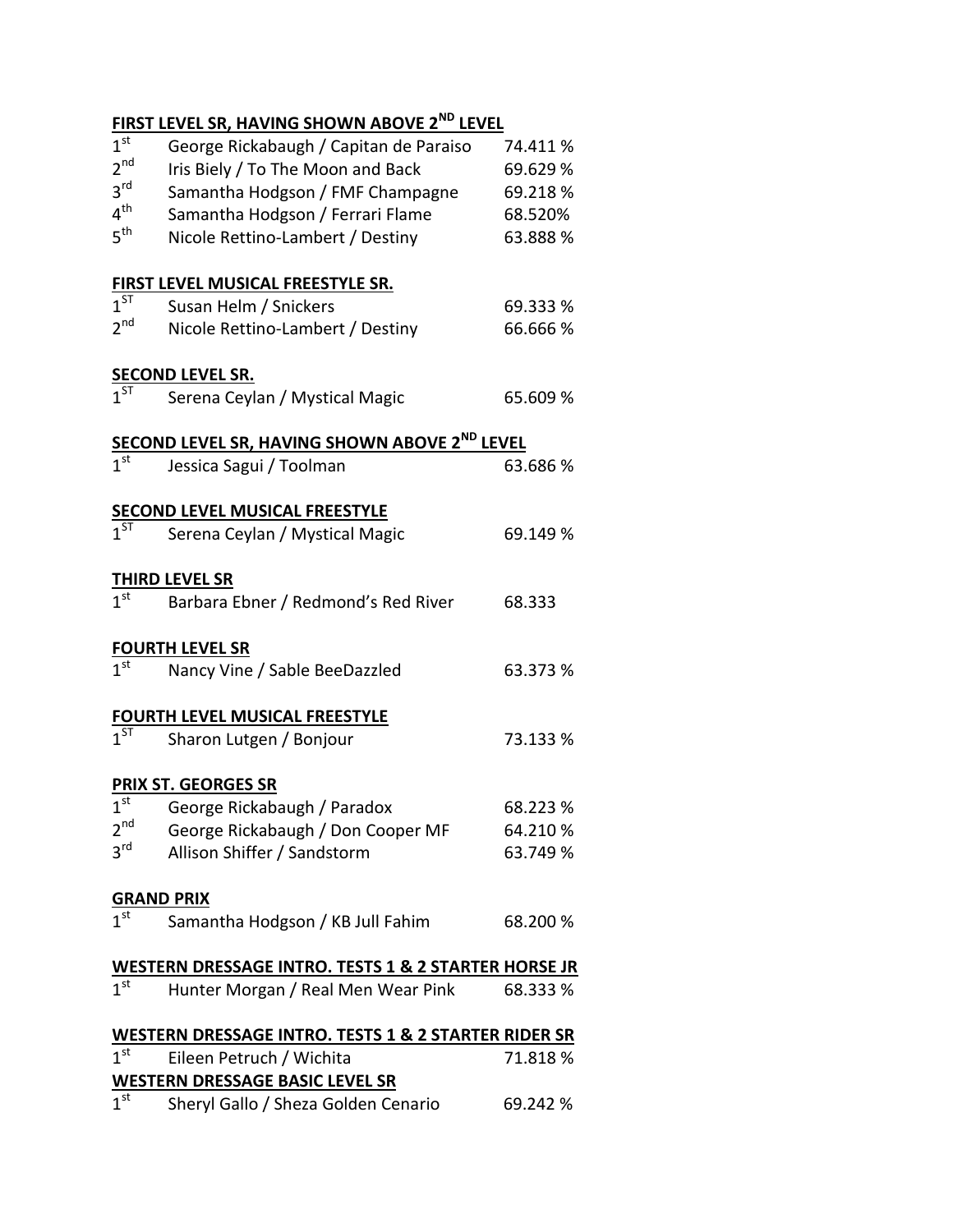## **ECRDA 60% Rosettes**

#### **STARTER RIDER WALK-TROT JR**

Emily Bansky / Moon Dance Brielle Ebner / I Know Better Emily Edwards / Written in the Stars Samantha Henrich / Gordon Emily Krumholz / Wizard Delaney Lindquist / Made You Look Aidan Short / Tuscadora Lorelei Short / Tuscadora Allison Wichrowski / Ima Zappy Diamond Delaney Wiggins / Diamond In the Rough Delaney Wiggins / Serendipity

#### **STARTER RIDER WALK-TROT SR**

Ronda Bishop / Signature N Chocolate Lisa Beyer / Serendipity Karen Dushnick / Lucy Lauren Errickson / Matt Mary Spence / Statesman Kelly Steimle / Gwynnevere

#### **STARTER HORSE WALK-TROT JR**

Barbara Brogan / Westley Samantha Puccio / No Surrender

#### **STARTER HORSE WALK-TROT SR**

Jaime Kelly / Queen of Hearts

#### **STARTER RIDER WALK-TROT-CANTER JR**

Emily Bansky / Moon Dance Emily Edwards / Tasmanian Devil Natalie Edwards / Trix Are For Kids Natalie Edwards / Written In The Stars Kate Pantelione / To The Moon and Back Aiden Short / Brilliant Disguise Aiden Short / Tasmanian Devil Lorelei Short / Trix Are For Kids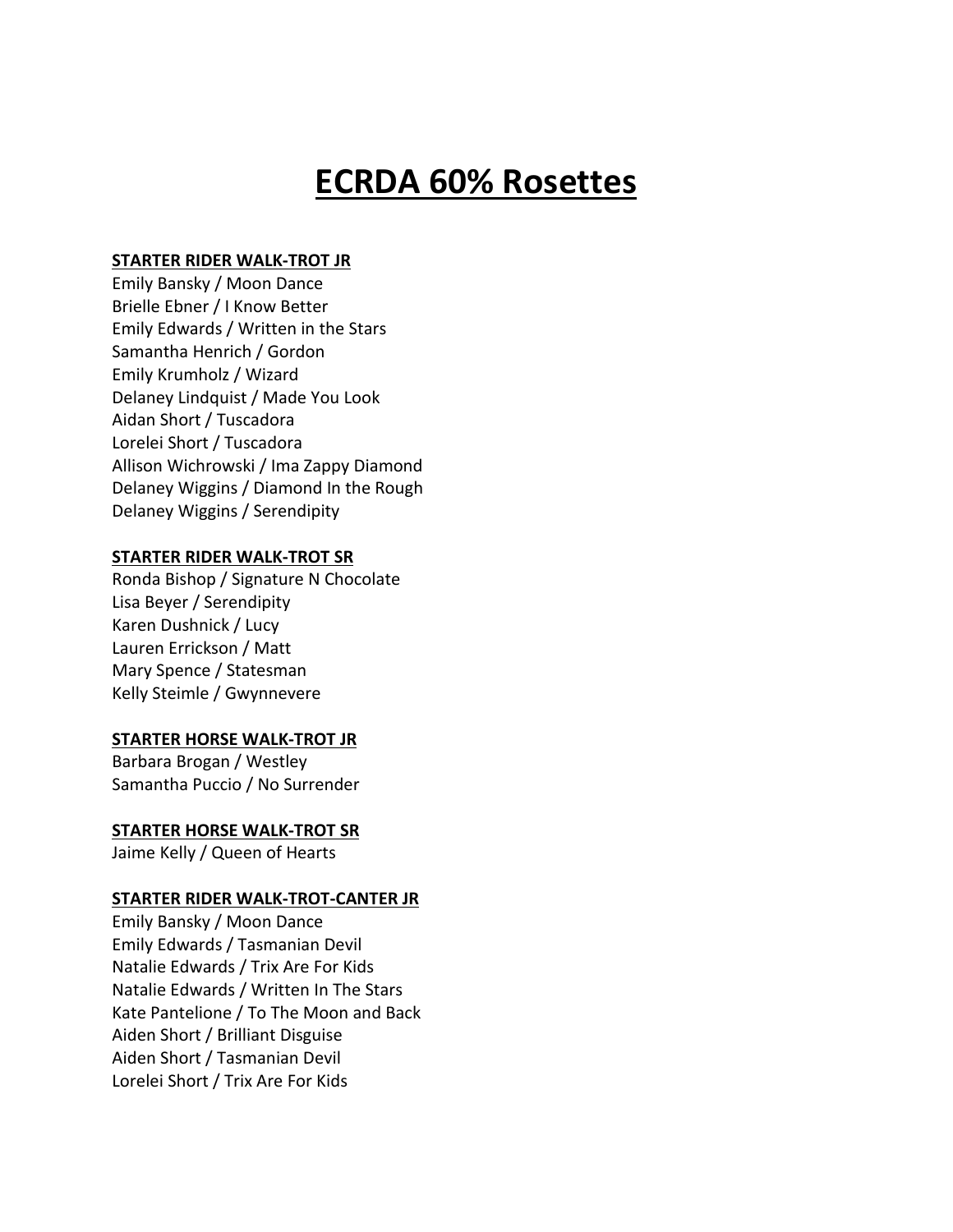#### **STARTER RIDER WALK-TROT-CANTER SR**

Ronda Bishop / Signature N Chocolate Lauren Errickson / Riley Emily Heggan / Quietly Brilliant Sarah Parnell / Budweiser

#### **STARTER HORSE WALK-TROT-CANTER SR**

Lauren Budden / Up To No Good Kathy Mastragostino / Baccaria RS Sara Picone / Raven's Maid of Gold Sarah Talpas / Concerto's Thunder

#### **TRAINING LEVEL JR**

Olivia Carr / Love Bug Khali Corbin / I Don't Give a Hoot Cassie Eiferman /Golden Ms Peptos Sara Wichrowski / King Pedro

#### **TRAINING LEVEL SR**

Lori Farace / Eleito Santana Eileen Petruch / Ghravity Elisabeth Romaine / Redmond's Red River Kara Sorrentino / Fathom Drive Jena Whelan / Ponchartrain Paula Zimmerli / Just the One

## **TRAINING LEVEL SR HAVING SHOWN ABOVE 2ND LEVEL**

Eliza Banks / Lady Stirling Eliza Banks / Solana D Allison Shiffer / Jack Karin Worm / Belissario JP Karin Worm / Safir 7S

#### **TRAINING LEVEL MUSICAL FREESTYLE SR**

Tara Mokszycki / Ordained

#### **FIRST LEVEL JR**

Oivia Carr / Love Bug Sela Lerner / Decorative Illusion Claudia Marie Morgan / World Class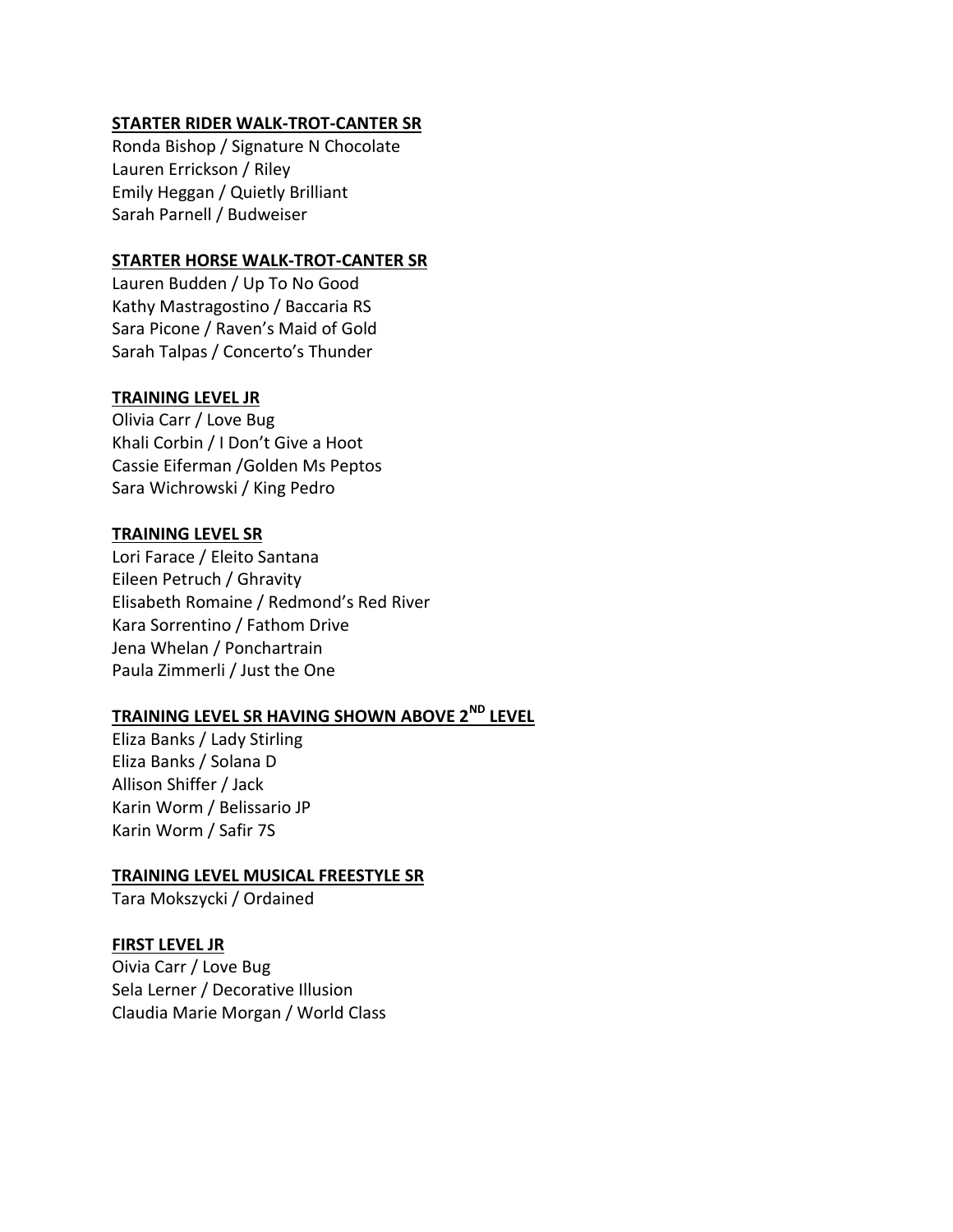#### **FIRST LEVEL SR**

Kathleen Faltz / Tiros Melissa Maginnis / All That's Wild Paula Zimmerli / Just the One

## **FIRST LEVEL SR, HAVING SHOWN ABOVE 2ND LEVEL**

Eliza Banks / Solana D Samantha Hodgson / Heroe REA Allison Shiffer / Dundee's Frequent Flyer Karin Worm / Belissario JP

#### **FIRST LEVEL MUSICAL FREESTYLE JR**

Barbara Brogan / Lyell

**FIRST LEVEL MUSICAL FREESTYLE SR** Karin Worm / Bellissario JP

**SECOND LEVEL JR** Barbara Brogan / Lyell

**SECOND LEVEL SR** Barbara Frayman / Happy Go Lucky

## **SECOND LEVEL SR, HAVING SHOWN ABOVE 2ND LEVEL**

Eliza Banks / Canadream Kelbeck You-And-Me

## **THIRD LEVEL JR**

Sarah Consalo / Sir Royal 6

### **FOURTH LEVEL SR**

Nicole Rettino-Lambert / Paradox

## **WESTERN DRESSAGE INTRO. TESTS 3 & 4 STARTER RIDER SR**

Eileen Petruch / Wichita

#### **WESTERN DRESSAGE BASIC LEVEL JR**

Claudia Marie Morgan / Good Kind of Lazy Allison Wichrowski / Ima Zappy Diamond Allison Wichrowski / SB Two Timer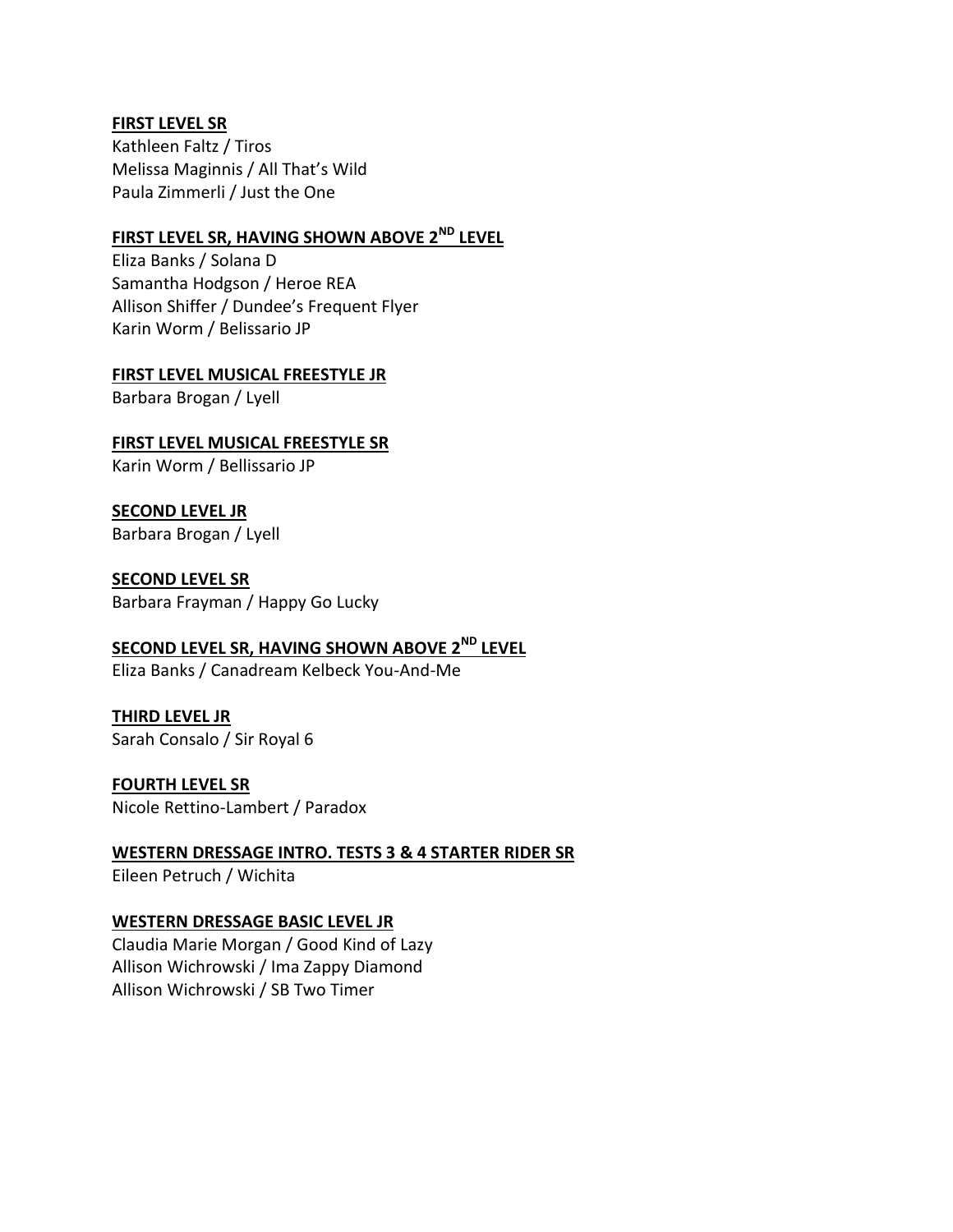## **ECRDA Masters Awards**

| <b>STARTER HORSE WALK-TROT</b>                                   |                                       |          |  |  |
|------------------------------------------------------------------|---------------------------------------|----------|--|--|
| 1 <sup>st</sup>                                                  | Kathy Mastragostino / Baccaria RS     | 72.500 % |  |  |
| 2 <sup>nd</sup>                                                  | Barbara Noecker / Ricochet            | 64.375 % |  |  |
|                                                                  |                                       |          |  |  |
|                                                                  | <b>STARTER RIDER WALK-TROT-CANTER</b> |          |  |  |
| 1 <sup>st</sup>                                                  | Mary Spence / Statesman               | 68.000 % |  |  |
|                                                                  | <b>TRAINING LEVEL</b>                 |          |  |  |
| 1 <sup>st</sup>                                                  | Suzanne Muller / Absolutely Certain   | 70.192 % |  |  |
| 2 <sup>nd</sup>                                                  | Melissa Tomasello / Lance             | 65.682 % |  |  |
| <u>TRAINING LEVEL SR HAVING SHOWN ABOVE 2<sup>ND</sup> LEVEL</u> |                                       |          |  |  |
| $\overline{1^{st}}$                                              | Iris Biely / Cosmo Storm              | 73.636 % |  |  |
| <b>FIRST LEVEL, HAVING SHOWN ABOVE 2<sup>ND</sup> LEVEL</b>      |                                       |          |  |  |
| $\overline{1^{st}}$                                              | Iris Biely / To The Moon and Back     | 69.629 % |  |  |
| <b>FIRST LEVEL MUSICAL FREESTYLE</b>                             |                                       |          |  |  |
| 1 <sup>st</sup>                                                  | Susan Helm / Snickers                 | 69.333 % |  |  |
| <b>THIRD LEVEL</b>                                               |                                       |          |  |  |
| 1 <sup>st</sup>                                                  | Barbara Ebner / Redmond's Red River   | 68.333 % |  |  |
|                                                                  | <b>FOURTH LEVEL</b>                   |          |  |  |
| $1^{ST}$                                                         | Nancy Vine / Sable BeeDazzled         | 63.373 % |  |  |
| <b>FOURTH LEVEL MUSICAL FREESTLE</b>                             |                                       |          |  |  |
| $\overline{1^{\text{st}}}$                                       | Sharon Lutgen / Bonjour               | 73.133 % |  |  |
| <b>WESTERN DRESSAGE INTRO. TESTS 1 &amp; 2 STARTER RIDER</b>     |                                       |          |  |  |
|                                                                  |                                       |          |  |  |

1<sup>st</sup> Eileen Petruch / Wichita 1988 71.818 %